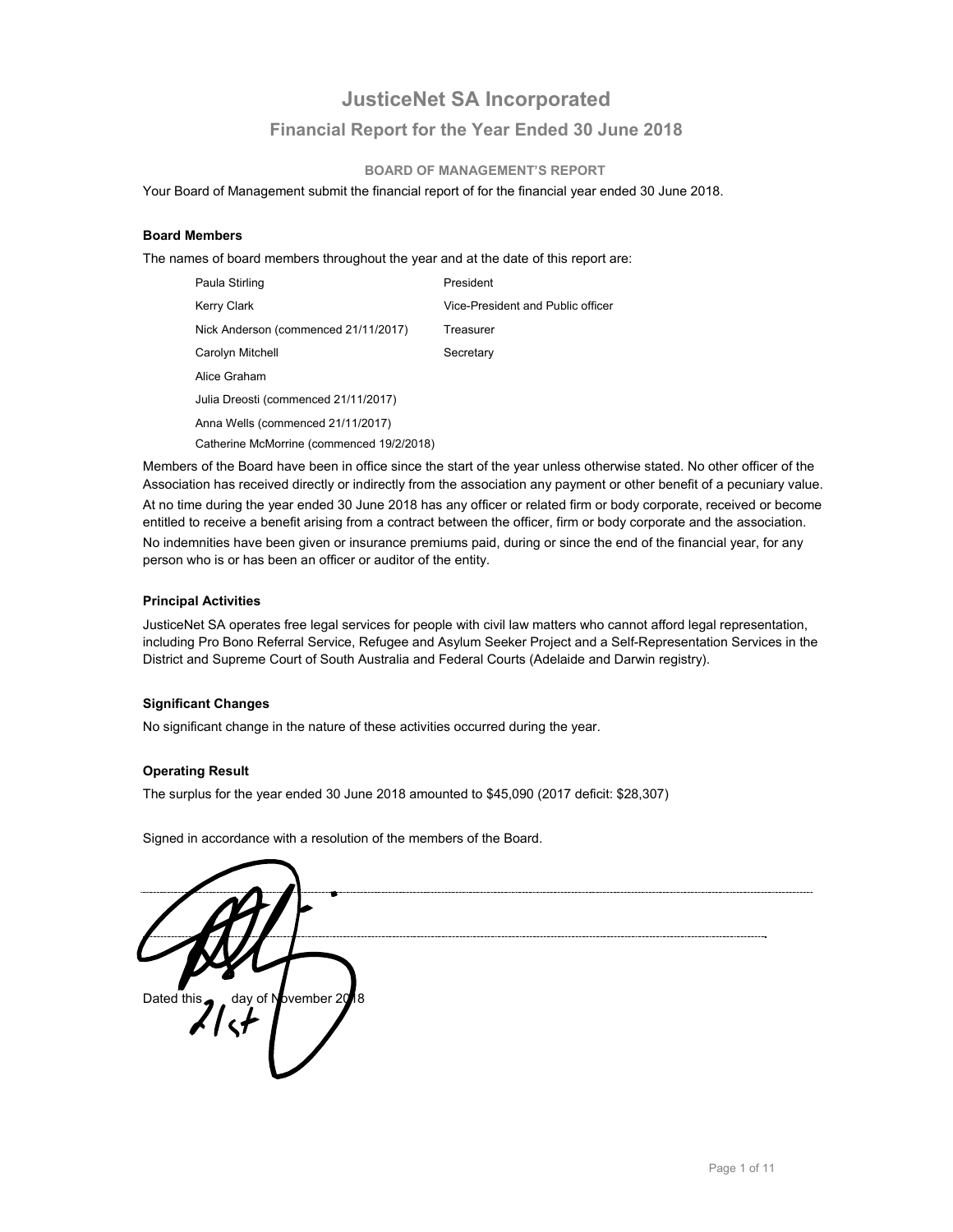# **JusticeNet SA Inc Financial report for the year ended 30 June 2018**

#### **STATEMENT OF PROFIT OR LOSS AND OTHER COMPREHENSIVE INCOME FOR THE YEAR ENDED 30 JUNE 2018**

| <b>Note</b> | 2018       | 2017       |
|-------------|------------|------------|
|             | \$         | S          |
| 2           | 643,264    | 485,659    |
|             | (495, 414) | (449, 519) |
|             | (59, 224)  | (32, 911)  |
|             | (4, 458)   | (6,279)    |
| 2           | (39,078)   | (25, 257)  |
|             | 45,090     | (28, 307)  |
|             |            |            |
|             | 45,090     | (28, 307)  |
|             |            |            |
|             |            |            |
|             |            |            |
|             | 45,090     | (28, 307)  |
|             | 45,090     | (28, 307)  |
|             |            |            |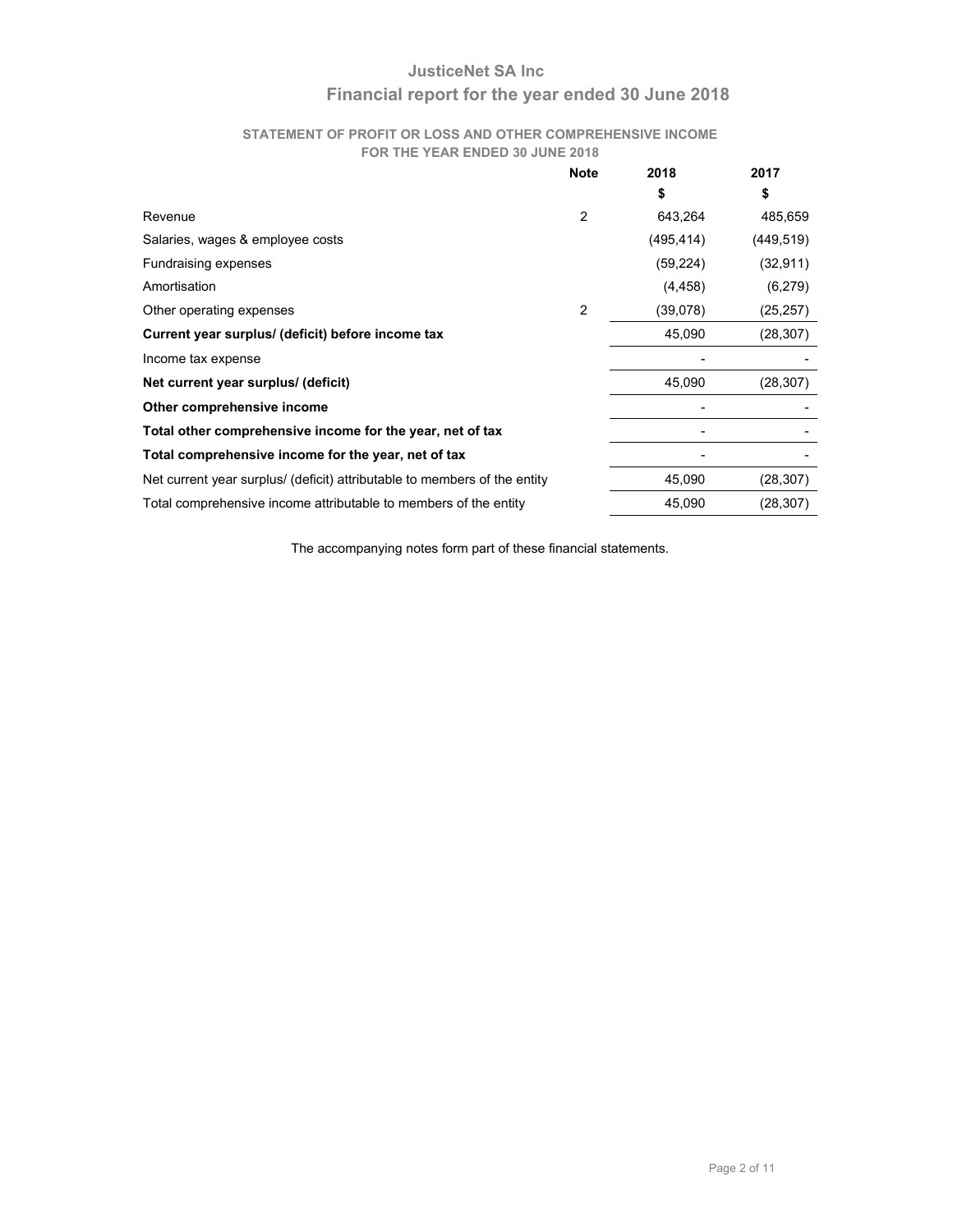# **JusticeNet SA Inc STATEMENT OF FINANCIAL POSITION AS AT 30 JUNE 2018**

|                                     | <b>Note</b> | 2018    | 2017    |
|-------------------------------------|-------------|---------|---------|
|                                     |             | \$      | \$      |
| <b>ASSETS</b>                       |             |         |         |
| <b>CURRENT ASSETS</b>               |             |         |         |
| Cash on hand                        | 3           | 337,324 | 179,856 |
| <b>Trade and Other Receivables</b>  |             | 54,604  | 6,451   |
| <b>TOTAL CURRENT ASSETS</b>         |             | 391,928 | 186,307 |
| <b>NON-CURRENT ASSETS</b>           |             |         |         |
| Intangible Assets                   | 4           |         | 4,458   |
| <b>TOTAL NON-CURRENT ASSETS</b>     |             |         | 4,458   |
| <b>TOTAL ASSETS</b>                 |             | 391,928 | 190,765 |
| <b>LIABILITIES</b>                  |             |         |         |
| <b>CURRENT LIABILITIES</b>          |             |         |         |
| Accounts payable and other payables |             | 7,974   |         |
| <b>Other Accruals</b>               | 5           | 43,467  | 26,795  |
| <b>Grants Received in Advance</b>   |             | 237,123 | 114,916 |
| <b>Employee Provisions</b>          |             | 54,420  | 45,200  |
| <b>TOTAL CURRENT LIABILITIES</b>    |             | 342,984 | 186,911 |
| <b>TOTAL LIABILITIES</b>            |             | 342,984 | 186,911 |
| <b>NET ASSETS</b>                   |             | 48,944  | 3,854   |
| <b>EQUITY</b>                       |             |         |         |
| Retained earnings                   |             | 48,944  | 3,854   |
| <b>TOTAL EQUITY</b>                 |             | 48,944  | 3,854   |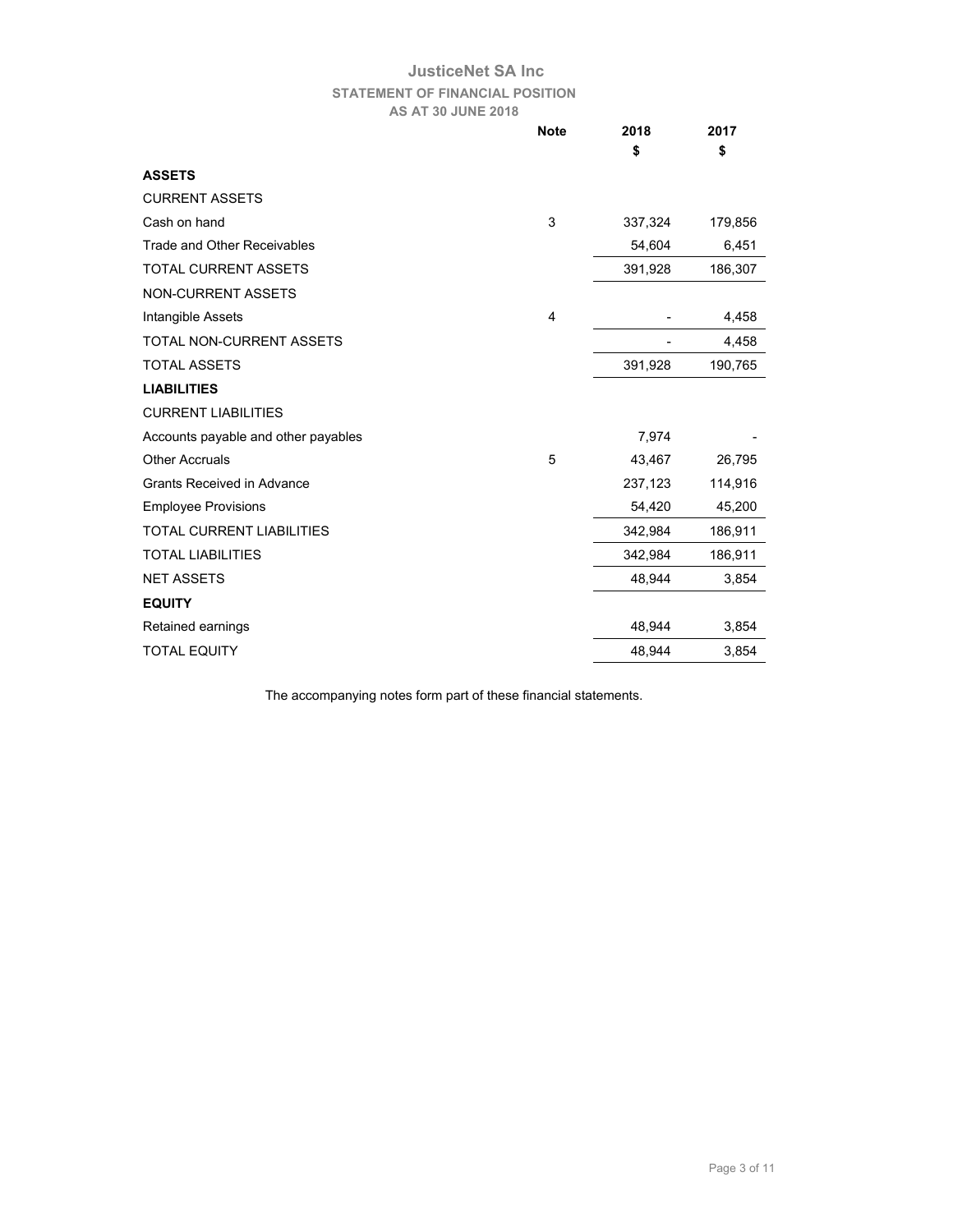# **JusticeNet SA Inc STATEMENT OF CHANGES IN EQUITY FOR THE YEAR ENDED 30 JUNE 2018**

|                                                                  | <b>Retained</b><br><b>Earnings</b> | Total     |
|------------------------------------------------------------------|------------------------------------|-----------|
|                                                                  | \$                                 | \$        |
| Balance at 1 July 2016                                           | 32,161                             | 32,161    |
|                                                                  |                                    |           |
| <b>Comprehensive income</b>                                      |                                    |           |
| Net surplus/ (deficit) for the year                              | (28, 307)                          | (28, 307) |
| Other comprehensive income for the year                          |                                    |           |
| Total comprehensive income attributable to members of the entity | (28, 307)                          | (28, 307) |
|                                                                  |                                    |           |
| Balance at 30 June 2017                                          | 3,854                              | 3,854     |
|                                                                  |                                    |           |
| Balance at 1 July 2017                                           | 3,854                              | 3,854     |
| <b>Comprehensive income</b>                                      |                                    |           |
| Net surplus/ (deficit) for the year                              | 45,090                             | 9,503     |
| Other comprehensive income for the year                          |                                    |           |
| Total comprehensive income attributable to members of the entity | 45,090                             | 9,503     |
|                                                                  |                                    |           |
| Balance at 30 June 2018                                          | 48,944                             | 13,357    |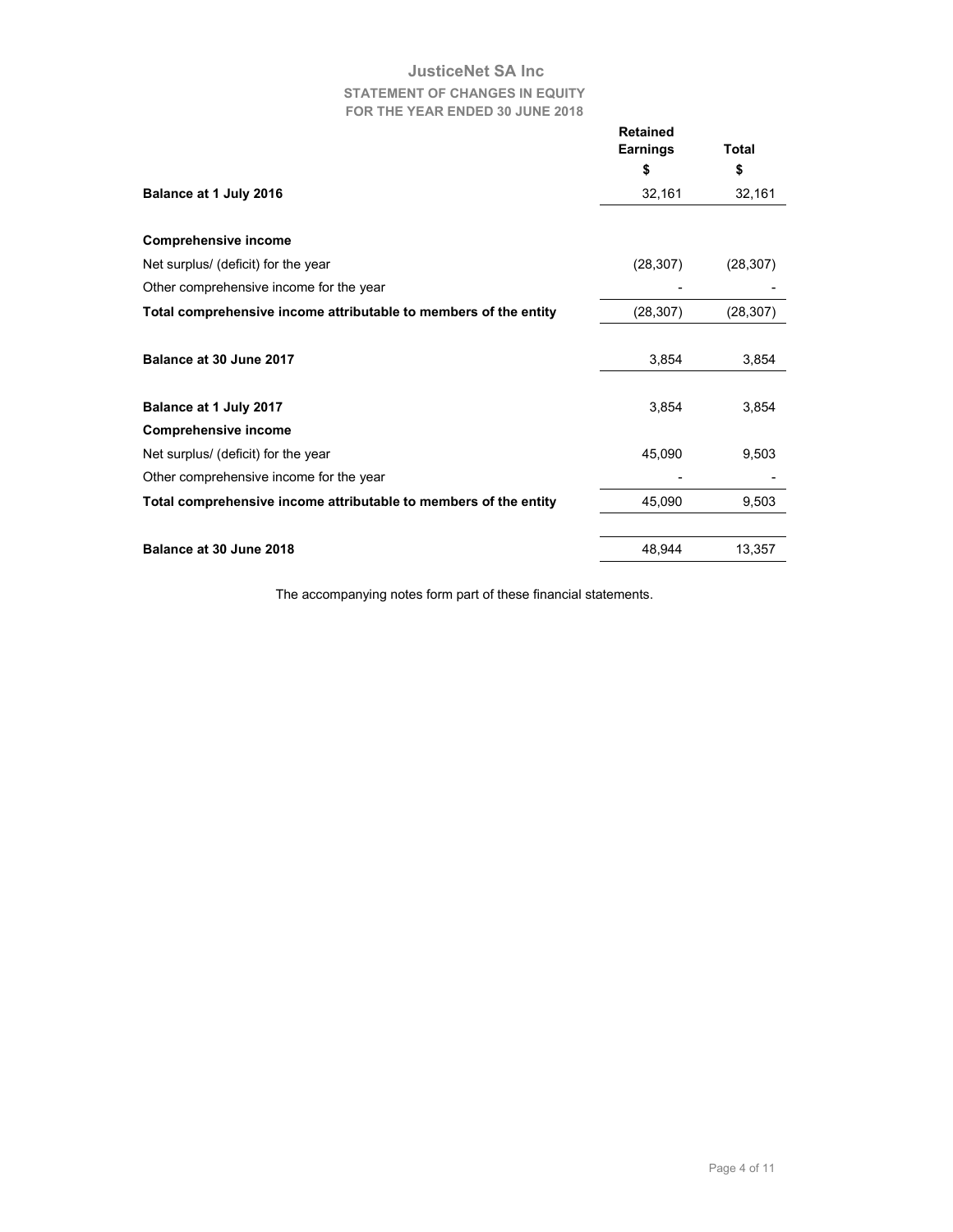# **JusticeNet SA Inc STATEMENT OF CASH FLOWS FOR THE YEAR ENDED 30 JUNE 2018**

|                                                     | <b>Note</b> | 2018       | 2017       |
|-----------------------------------------------------|-------------|------------|------------|
|                                                     |             | \$         | \$         |
| CASH FLOWS FROM OPERATING ACTIVITIES                |             |            |            |
| <b>Operating Grant Receipts</b>                     |             | 653,538    | 360,783    |
| Other receipts                                      |             | 120,954    | 205,080    |
| Payments to suppliers and employees                 |             | (568, 121) | (493, 746) |
| Net GST paid                                        |             | (48,903)   | (35, 436)  |
| Net cash (used in)/provided by operating activities | 8           | 157,468    | 36,681     |
|                                                     |             |            |            |
|                                                     |             |            |            |
| Net (decrease)/increase in cash held                |             | 157,468    | 36,681     |
| Cash on hand at beginning of financial year         |             | 179,856    | 143,175    |
| Cash on hand at end of financial year               | 3           | 337,324    | 179,856    |
|                                                     |             |            |            |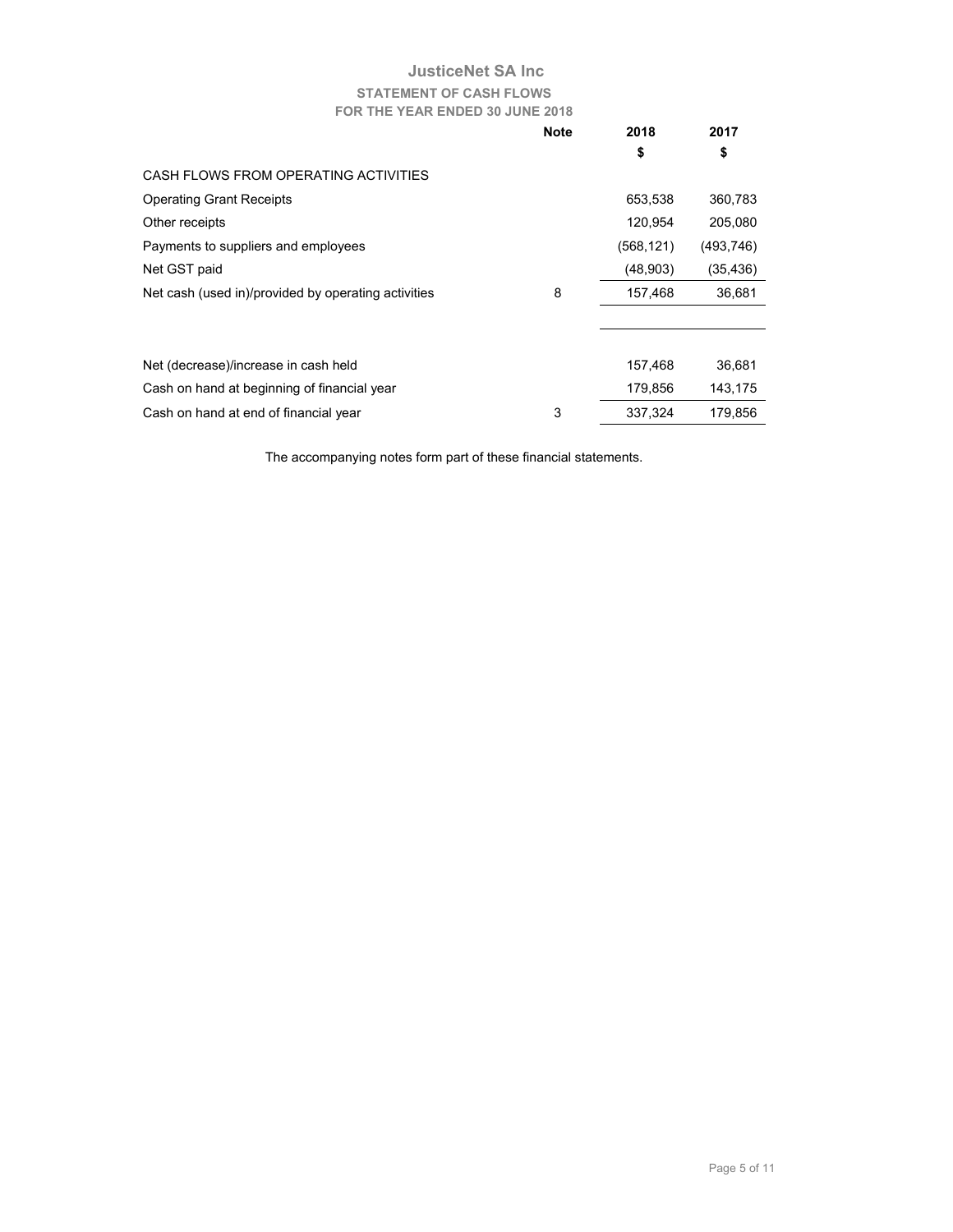#### **NOTES TO THE FINANCIAL STATEMENTS FOR THE YEAR ENDED 30 JUNE 2018**

#### NOTE 1: SUMMARY OF SIGNIFICANT ACCOUNTING POLICIES

#### **Basis of Preparation**

The financial statements are special purpose financial statements prepared in order to satisfy the financial reporting requirements of the Associations Incorporation Act 1985 and the Australian Charities and Not-forprofits Commission Act 2012. The Board of Management has determined that the association is not a reporting entity.

In order to satisfy Division 60 of the Australian Charities and Not-For-Profit Commission Act 2012 the financial report has been prepared in accordance with the following Australian Accounting Standards:

- AASB 101, Presentation of Financial Statements
- AASB 107, Statement of Cash Flows
- AASB 108, Accounting Policies, Changes in Accounting Estimates and Errors,
- AASB 1048, Interpretation of Standards
- AASB 1054, Australian Additional Disclosures

The financial statements, except for the cash flow information, have been prepared on an accruals basis and are based on historical costs. The amounts presented in the financial statements have been rounded to the nearest dollar.

#### **Accounting Policies**

#### a. **Income Tax**

 The association is exempt from income tax pursuant to section 50-40 of the Income Tax Assessment Act 1997.

#### b. **Employee Provisions**

 Provision is made for the Association's liability for employee benefits arising from services rendered by employees to the end of the reporting periods. Employee Benefits have been measured at the amounts expected to be paid when the liability is settled.

The entity provides for long service leave once an employee reaches seven years' service.

#### c. **Intangible Assets**

#### **Software**

Software is recorded at cost. It has a finite life and is carried at cost less accumulated amortisation and any impairment losses. Software has an estimated useful life of three years. It is assessed annually for impairment.

#### d. **Cash on Hand**

 Cash on hand includes cash on hand, deposits held at-call with banks, other short-term highly liquid investments with original maturities of three months or less.

#### e. **Revenue and Other Income**

 Non-reciprocal grant revenue is recognised in profit or loss when the Association obtains control of the grant and it is probable that the economic benefits gained from the grant will flow to the association and the amount of the grant can be measured reliably.

 If conditions are attached to the grant which must be satisfied before it is eligible to receive the contribution, the recognition of the grant as revenue will be deferred until those conditions are satisfied.

Interest revenue is recognised when it is received.

Donation revenue is recognised when it is received.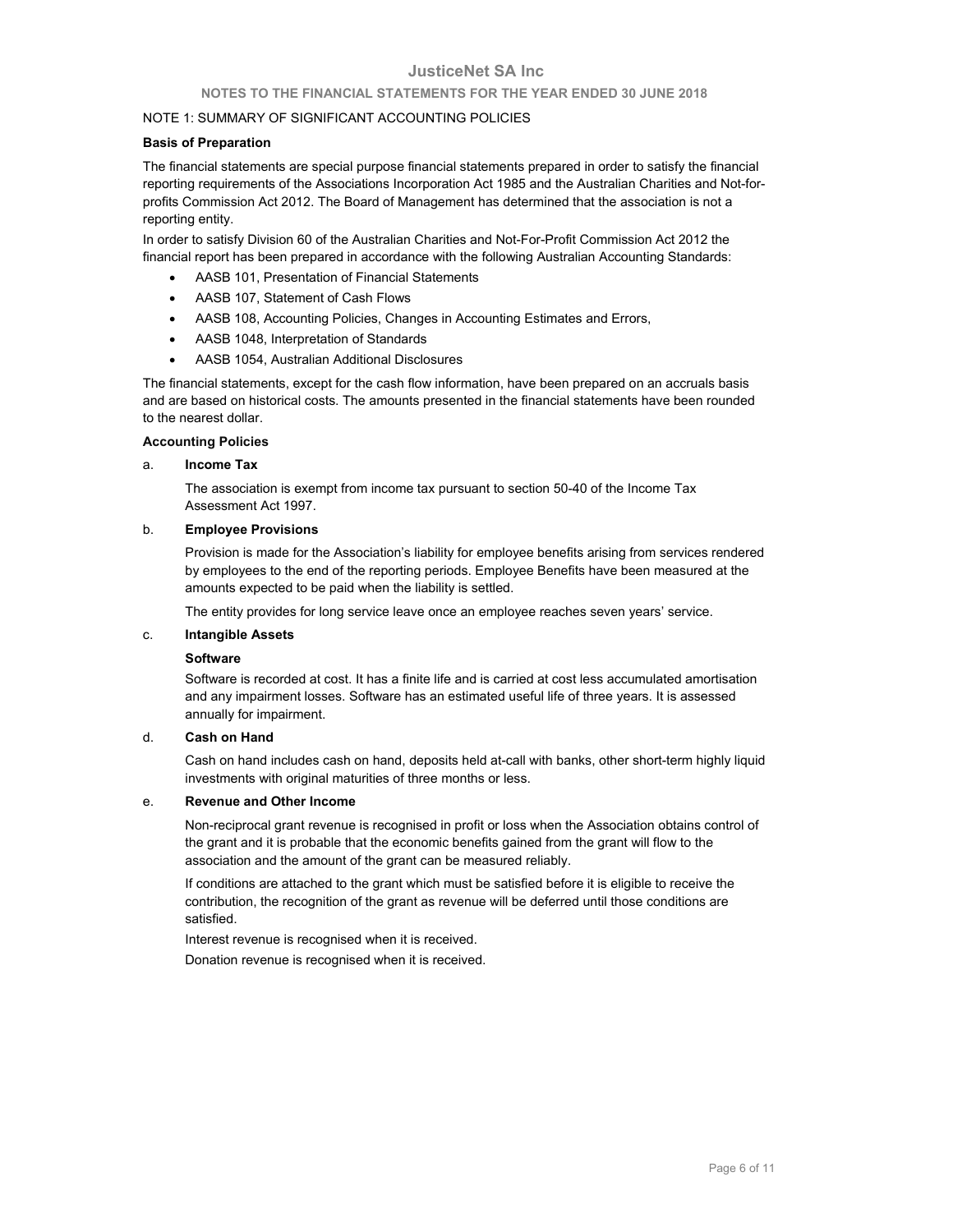#### **NOTES TO THE FINANCIAL STATEMENTS FOR THE YEAR ENDED 30 JUNE 2018**

#### NOTE 1: SUMMARY OF SIGNIFICANT ACCOUNTING POLICIES

#### f. **Goods and Services Tax (GST)**

 Revenues, expenses and assets are recognised net of the amount of GST, except where the amount of GST incurred is not recoverable from the Australian Taxation Office (ATO).

 Receivables and payables are stated inclusive of the amount of GST receivable or payable. The net amount of GST recoverable from, or payable to, the ATO is included with other receivables or payables in the statement of financial position.

 Cash flows are presented on a gross basis. The GST components of cash flows arising from investing or financing activities which are recoverable from, or payable, to the ATO are presented as operating cash flows included in receipts from customers or payments to suppliers.

#### g. **Comparative Figures**

 When required by Accounting Standards, comparative figures have been adjusted to conform to changes in presentation for the current financial year.

 Where the association retrospectively applies an accounting policy, makes a retrospective restatement or reclassifies items in its financial statements, a third statement of financial position as at the beginning of the preceding period is presented in addition to the minimum comparative financial statements.

#### h. **Accounts Payable and Other Payables**

Accounts payable and other payables represent the liability outstanding at the end of the reporting period for goods and services received by the association during the reporting period that remain unpaid. The balance is recognised as a current liability with the amounts normally paid within 30 days of recognition of the liability.

#### i. **Economic Dependency – Going Concern**

 The financial report has been prepared on the going concern basis. However, attention should be drawn to the following matters:

- 1) The Association achieved an operating surplus for the year ended 30 June 2018 of \$45,090 and an operating deficit for the year ended 30 June 2017 of \$28,307.
- 2) The Statement of Cash Flows reports a net increase in cash for the Association for the year ended 30 June 2018 of \$157,468, and a net increase in cash for the year ended 30 June 2017 of \$36,681.
- 3) The Statement of Cash Flows reports an operating cash inflow for the year ended 30 June 2018 of \$157,468 and an operating cash outflow for the year ended 30 June 2017 of \$36,681.
- 4) The Association currently has funding secured with the Commonwealth Government until 30 June 2020. However, it is noted that the ability of the Association to continue as a going concern is dependent on securing future funding and achieving operating surpluses and positive operating cash flows.

No adjustments have been made to the amounts stated in this financial report.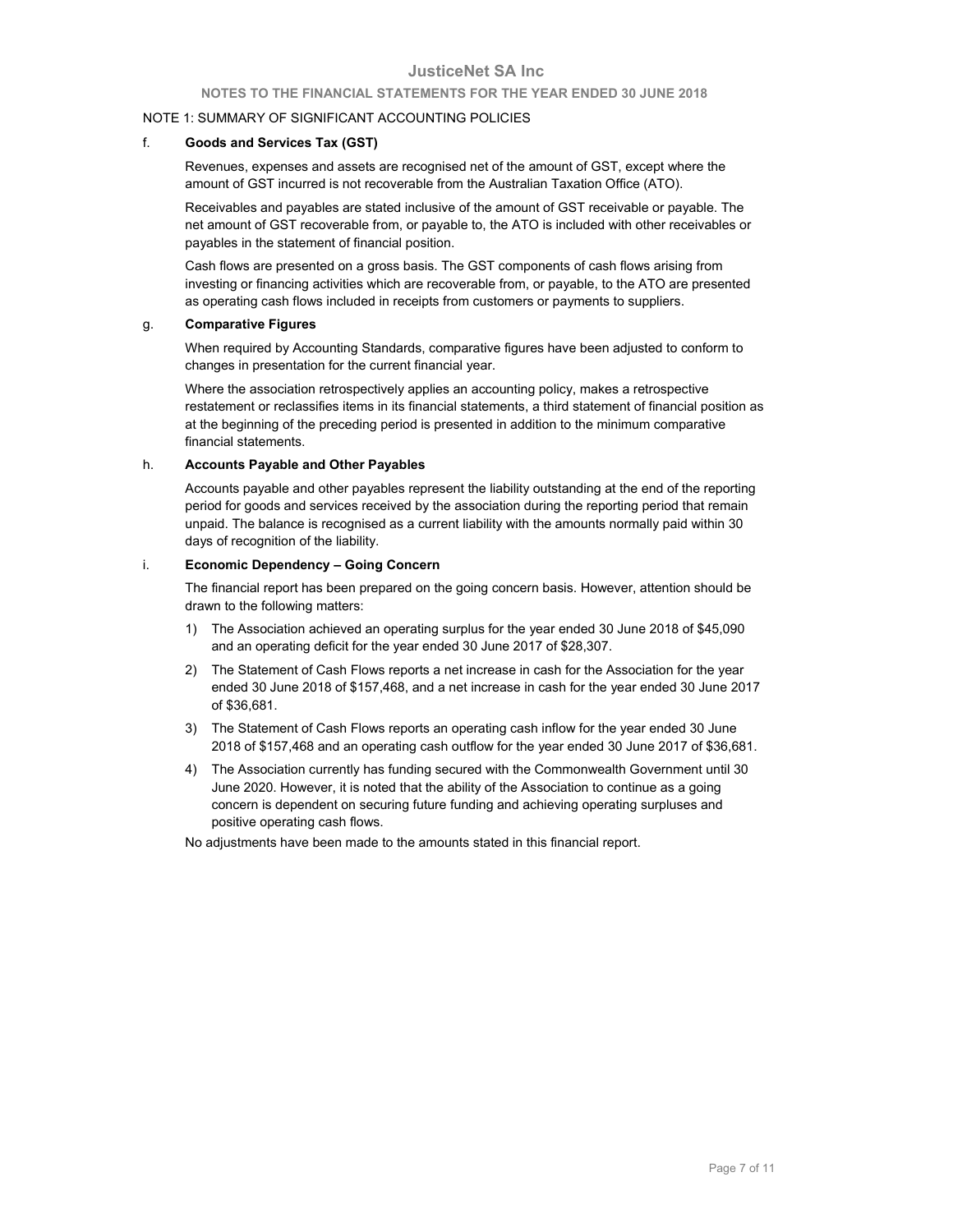#### **NOTES TO THE FINANCIAL STATEMENTS FOR THE YEAR ENDED 30 JUNE 2018**

| <b>NOTE 2: INCOME AND EXPENSES</b> | 2018    | 2017    |
|------------------------------------|---------|---------|
|                                    | \$      | \$      |
| Income:                            |         |         |
| Grant Income                       | 474,158 | 284,820 |
| Donations and Fundraising          | 122,916 | 150,834 |
| Membership                         | 23,454  | 42,729  |
| Other income                       | 22,736  | 7,276   |
| <b>Total income</b>                | 643,264 | 485,659 |
|                                    |         |         |
| Other operating expenses:          |         |         |
| <b>Accounting Fees</b>             | 263     |         |
| Bank charges                       | 73      | 187     |
| Cleaning                           |         | 460     |
| Electricity and gas                | 1,538   | 677     |
| Insurance                          | 2,057   | 317     |
| IT                                 | 4,238   | 2,405   |
| NACLC Membership                   | 6,498   | 7,137   |
| <b>Office Amenities</b>            | 871     | 90      |
| Office Equipment                   | 2,422   |         |
| OHS                                |         | 21      |
| Postage                            | 2,000   | 527     |
| Recruitment                        | 275     | 270     |
| Stationery                         | 4,031   | 3,389   |
| Sundry expenses                    | 5,832   | 1,589   |
| Telephone                          | 3,038   | 3,319   |
| Training                           | 3,073   |         |
| Travel                             | 2,869   | 4,869   |
| <b>Total Operating Expenses</b>    | 39,078  | 25,257  |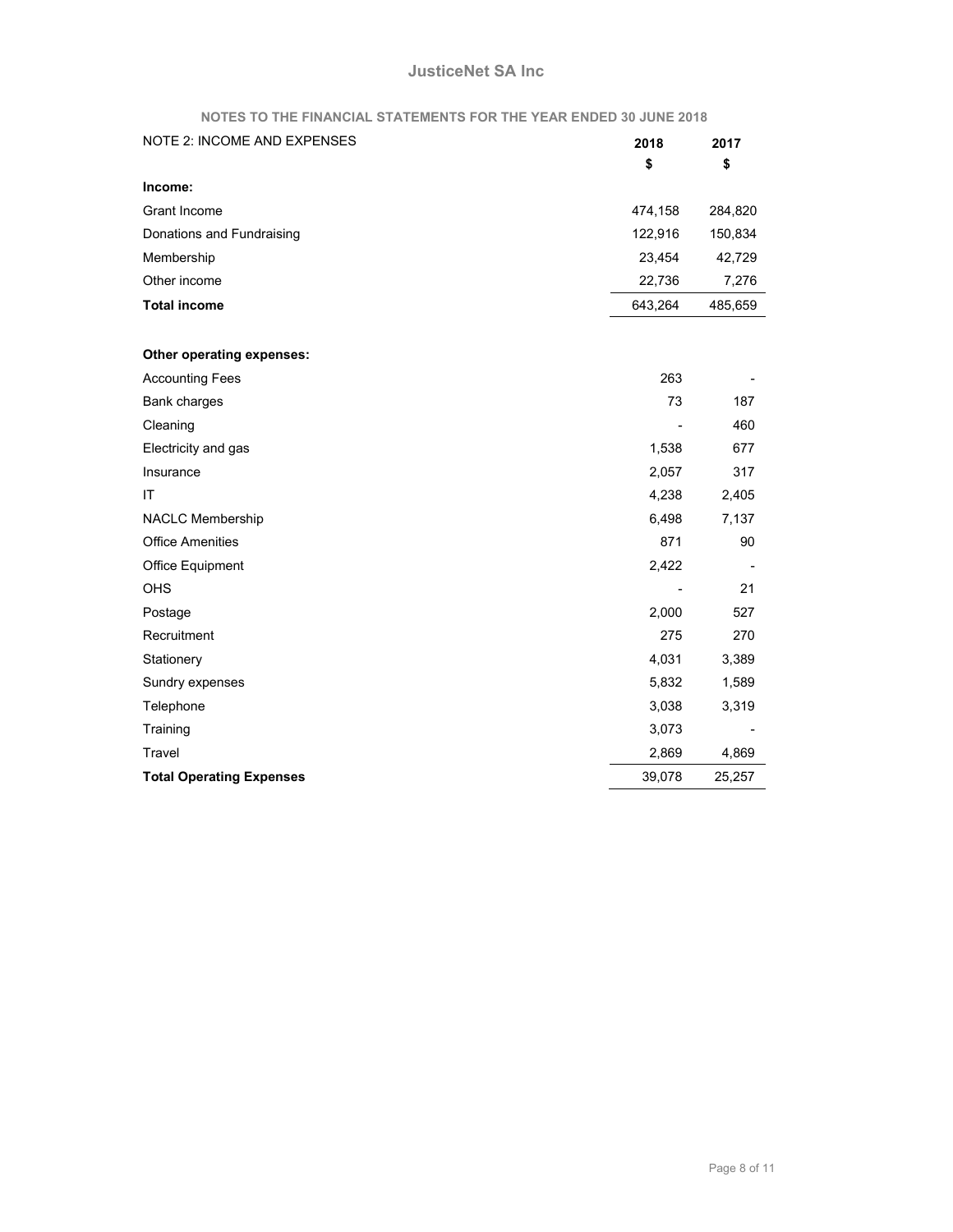#### **NOTES TO THE FINANCIAL STATEMENTS FOR THE YEAR ENDED 30 JUNE 2018**

| <b>NOTE 3: CASH ON HAND</b>      | 2018      | 2017      |
|----------------------------------|-----------|-----------|
|                                  | \$        | \$        |
| Operating cash account           | 275,296   | 61,580    |
| ANZ Online Savings Account       | 62,014    | 118,201   |
| Petty cash                       | 14        | 75        |
|                                  | 337,324   | 179,856   |
| <b>NOTE 4: INTANGIBLE ASSETS</b> | 2018      | 2017      |
|                                  | \$        | \$        |
| Software                         | 18,840    | 18,840    |
| <b>Accumulated Amortisation</b>  | (18, 840) | (14, 382) |
|                                  |           | 4,458     |
| <b>NOTE 5: OTHER ACCRUALS</b>    | 2018      | 2017      |
|                                  | \$        | \$        |
| <b>CURRENT</b>                   |           |           |
| Payroll Liabilities              | 1,286     | 10,157    |
| <b>Other Accruals</b>            | 42,181    | 16,638    |
|                                  | 43,467    | 26,795    |

# NOTE 6: CONTINGENT LIABILITIES AND CONTINGENT ASSETS

The Association has no contingent liabilities at 30 June 2018.

## NOTE 7: EVENTS AFTER THE REPORTING PERIOD

The Board is not aware of any significant events since the end of the reporting period.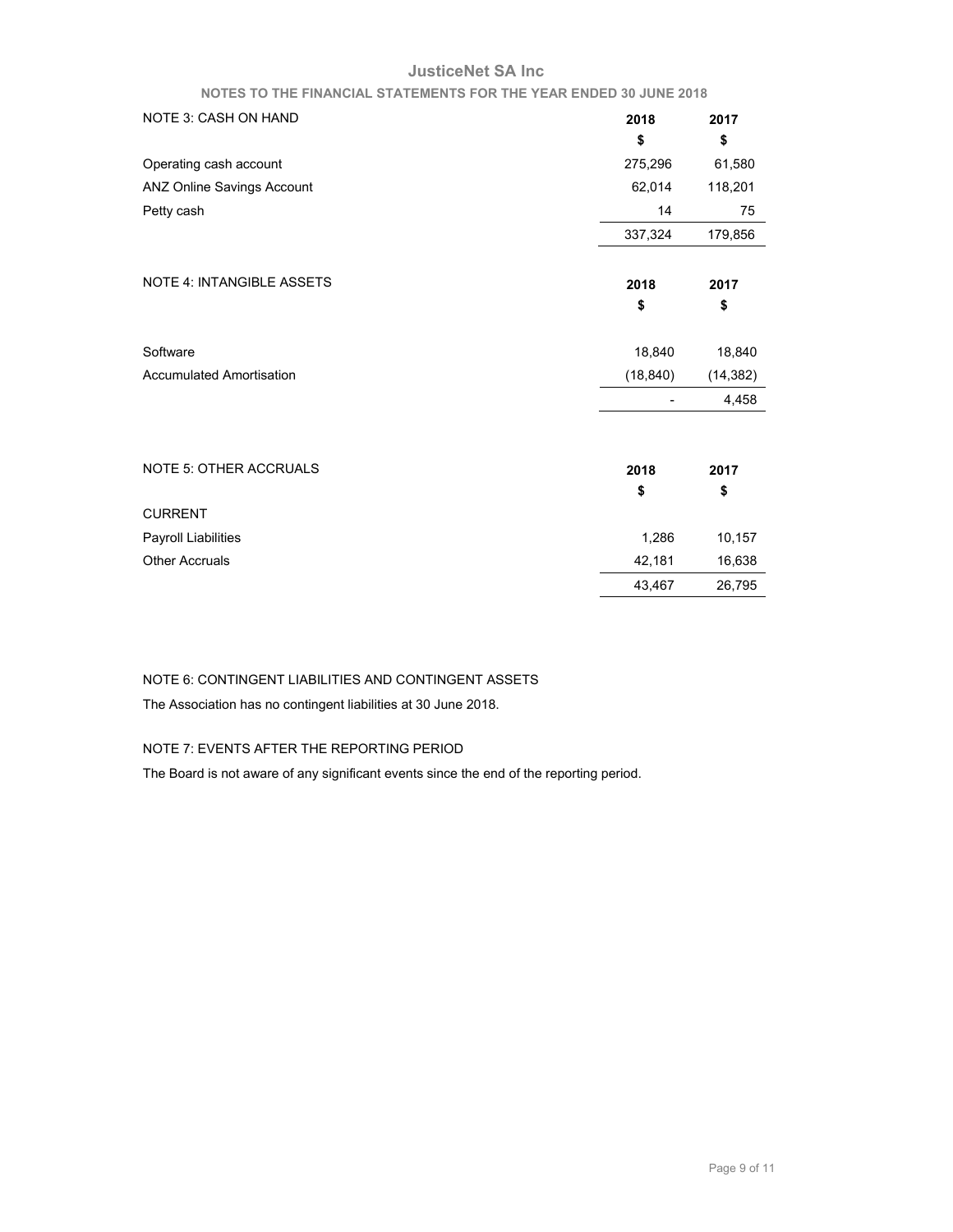# **NOTES TO THE FINANCIAL STATEMENTS FOR THE YEAR ENDED 30 JUNE 2018**

|              | NOTE 8: CASH FLOW INFORMATION                                                                     | 2018      | 2017      |
|--------------|---------------------------------------------------------------------------------------------------|-----------|-----------|
|              |                                                                                                   | \$        | \$        |
|              | Reconciliation of cash flow from operating activities with net current<br>year surplus/ (deficit) |           |           |
|              | Current year surplus/ (deficit) after income tax                                                  | 45,090    | (28, 307) |
|              | Plus, non-cash items:                                                                             |           |           |
| Amortisation |                                                                                                   | 4,458     | 6,279     |
|              | Changes in assets and liabilities:                                                                |           |           |
|              | (increase) / decrease in Trade and other receivables                                              | (48, 153) | 4,241     |
|              | increase/(decrease) in Trade and other payables                                                   | 7,974     |           |
|              | Increase/ decrease in Other accruals                                                              | 16,672    | (7, 328)  |
|              | Increase/(decrease) in Grants in Advance                                                          | 122,207   | 34,778    |
|              | Increase/(decrease) in Employee Benefits                                                          | 9,220     | 27,018    |
|              | Net cash (used in)/provided by operating activities                                               | 157,468   | 36,681    |

NOTE 9: ASSOCIATION DETAILS

The registered office and principle place of business of the Association is: The Law School Ligertwood Building The University of Adelaide SA 5005